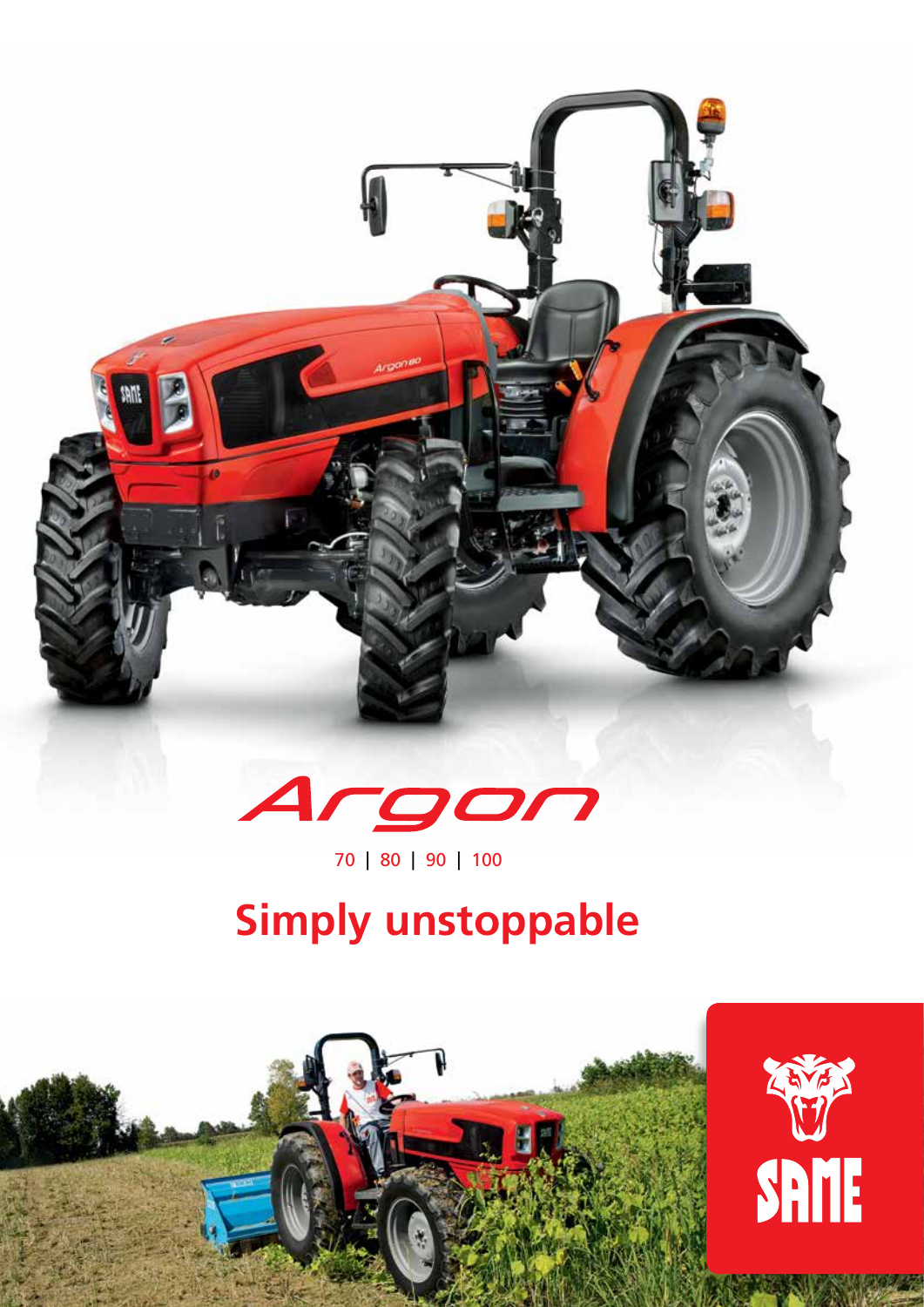## **Solidly built, simple to use and ready**







#### **SAME has updated its historic Argon range with tractors that are even more powerful than before, offering even better performance and packed with state of the art technology.**

For over 20 years, the Argon range has offered the smallest and most agile tractors in the SAME family for open field tasks, with practical and simple but effective solutions. These are the definitive multi-role machines: as well as being the perfect choice as an addition to the existing equipment pool of a medium to large scale farm, their extraordinary versatility and adaptability, and ability to tackle a wide variety of different tasks, also make them ideal as the main tractor for a smaller farm. The revised SAME Argon range consists of 4 models, available as 2WD and 4WD versions and with power outputs from 65 to 97 HP (48-71 kW).

#### **A high-tech, compact ENGINE compliant with the latest emissions control regulations. The latest technology at your service**

The beating heart of the new SAME Argon range is the innovative 3 cylinder FARMotion engine. The compact size of this engine accentuates the inherently outstanding agility of these machines without sacrificing performance. The viscostatic fan, turbo-intercooler forced induction and, above all, the common rail injection system with injection pressures up to 2,000 bar contribute to the class-beating fuel economy of these tractors. The avant-garde FARMotion engine achieves compliance with Stage III B emissions regulations with just a DOC catalytic converter, while offering torque and power delivery tailored specifically for farming applications.

#### **A mechanical TRANSMISSION for unbeatable efficiency, with the added benefit of top speed achievable with the engine at maximum economy speed.**

The two base transmission combinations available offer a wide choice of configurations. The first, with a top speed of 30 Km/h (attainable at maximum economy engine speed), is based on a 4 speed gearbox and is available in configurations with 8+8 ECO speeds or 12+3 speeds. The second variant, based on a 5 speed gearbox with 3 ranges (15+15 or 15+15 ECO), allows the tractor to reach 40 km/h at just 1,800 rpm, and work at a ground speed of just a 298 m/h at maximum engine speed in the lowest ratio available. Electrohydraulic 4WD and front and rear differential lock selection is standard on 40 km/h versions.

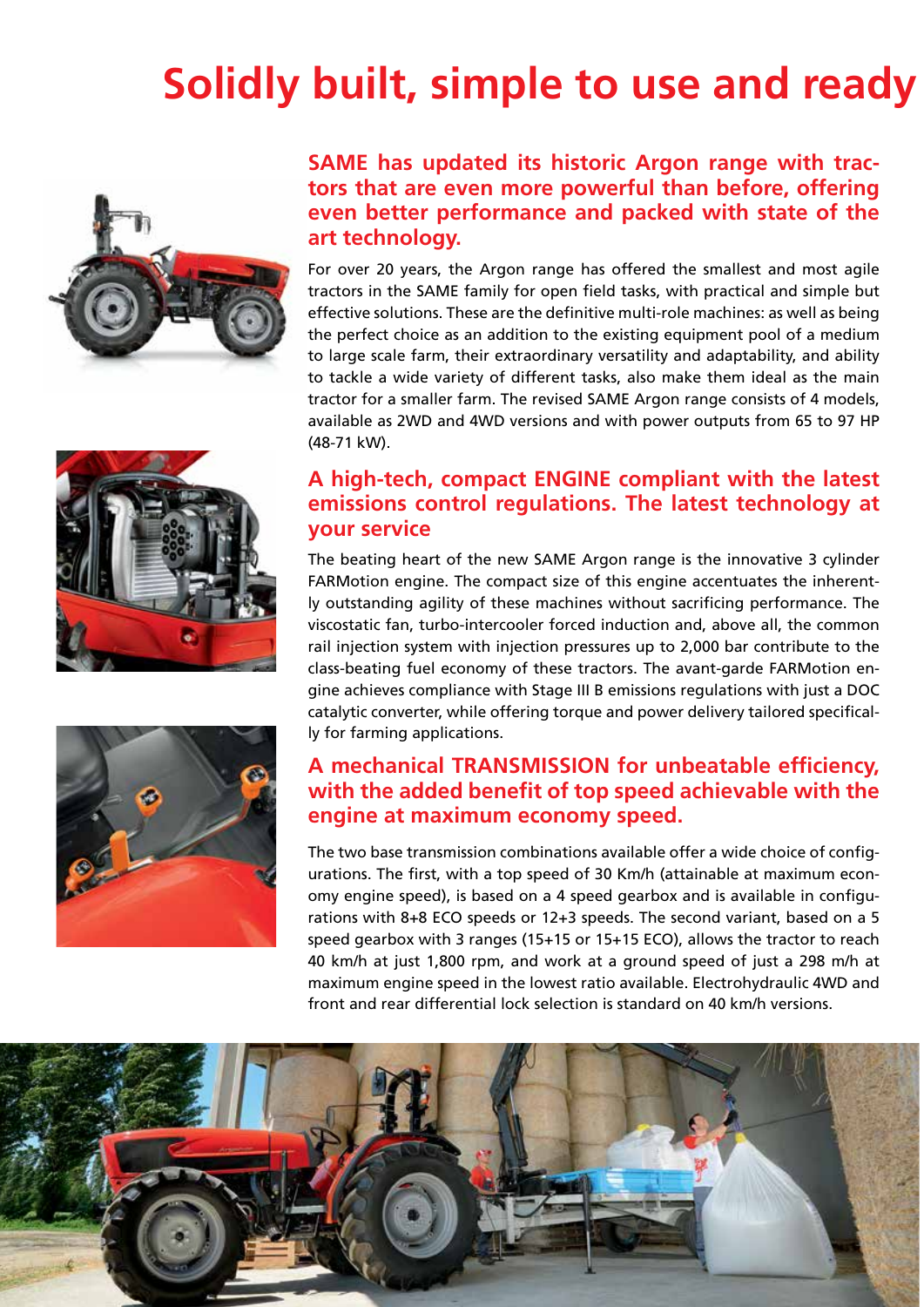### for any task. The perfect all-rounder!



#### **An effective PTO and HYDRAULIC SYSTEM for working with any implement.**

The PTO is available with up to 3 speed modes (540/540ECO/1000) and as a groundspeed variant, synchronised with the transmission. The open centre hydraulic system is available in two different configurations (42 or 50 l/min) and with from 2 to 6 way rear distributors. An independent gear pump dedicated to the steering system ensures greater safety and smoother steering action even at low engine speeds. The potent rear lift may be specified with quick hitches and offers a maximum lift capacity of 2,500 kg at the lower link ends which, as an option, may be increased to up to 3,500 kg.



#### **Powerful BRAKES with a dedicated brake line for working in complete safety with any trailer**

There are important innovations also for the braking system: as an option, these tractors may be equipped with a dedicated hydraulic trailer braking line which already meets the requirements of the latest safety directives. The electronic management system also includes an additional mode for controlling the dedicated trailer line. 2WD versions are equipped with multiple wet disc brakes on the rear axle, while 4WD versions feature brakes on all four wheels.



#### **A DRIVER ZONE with a new analogue-digital instrument providing the driver with all the information needed to keep the tractor under control even more immediately and clearly than ever.**

The layout of the driver zone has been completely redesigned for greater comfort, with a lower profile centre tunnel and controls that are now even more ergonomic, simple and intuitive to use. The revised dashboard and practical analogue-digital instrument provide the driver with all the information necessary to control the functions of the machine. To protect the driver in the event of a roll-over, these tractors may be equipped with a partially folding 2-pillar rear frame which may also include a practical sunshade roof.